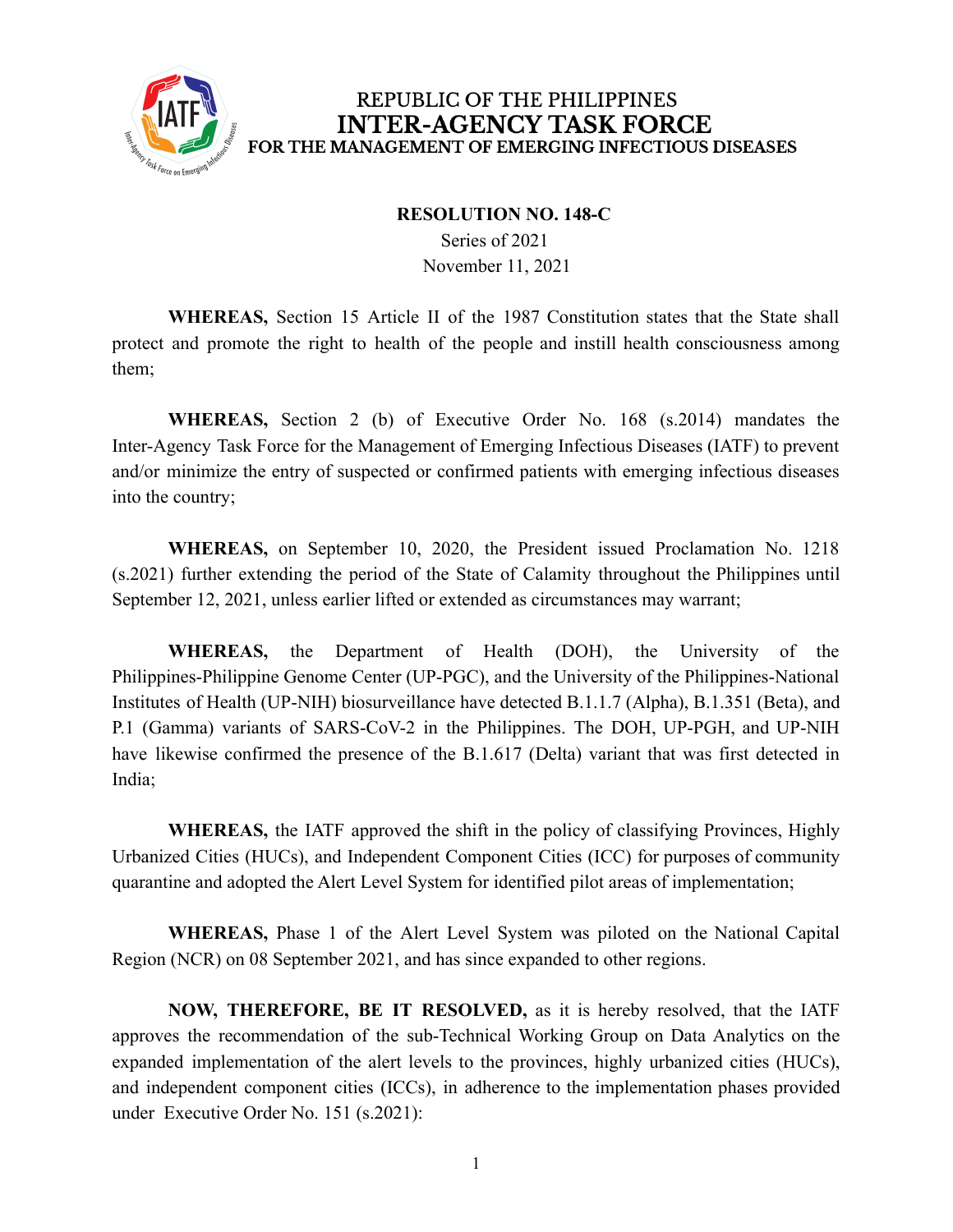

REPUBLIC OF THE PHILIPPINES **INTER-AGENCY TASK FORCE** FOR THE MANAGEMENT OF EMERGING INFECTIOUS DISEASES

Beginning 12 November 2021 for Phase 2: Regions I, VIII, and XII;

Beginning 17 November 2021 for Phase 3: Regions II, V, and IX; and

Beginning 22 November 2021 for Phase 4: Cordillera Administrative Region (CAR), Regions IV-B, XIII (CARAGA), and the Bangsamoro Autonomous Region in Muslim Mindanao (BARMM).

Moreover, in order to have an accurate assessment in placing areas under Alert Level 1, the National Task Force Against COVID-19 National Vaccines Operations Center and the Department of Information and Technology (DICT) shall facilitate the provision of daily vaccination data, such as relevant data on target population and vaccination coverage per priority group disaggregated for the provinces, highly urbanized cities (HUCs), and independent component cities (ICCs) to the sTWG on Data Analytics. Likewise, the Small Technical Working Group on Safety Seal shall finalize the list of 3Cs establishments to be included in the Safety Seal metric for Alert Level 1 de-escalation. The Local Government Units are also directed to conduct an inventory on the total number of 3Cs establishments and number of 3Cs establishments with Safety Seal based on the list to be issued by the Small Technical Working Group on Safety Seal.

**RESOLVED FURTHER STILL,** that upon the recommendations of the sTWG on Data Analytics, Mountain Province shall be de-escalated to General Community Quarantine beginning 16 November 2021, until 30 November 2021.

**RESOLVED FINALLY,** that the Chairperson and the Co-Chairperson shall be duly authorized to sign this Resolution for and on behalf of the Inter-Agency Task Force.

**APPROVED** during the 148th Inter-Agency Task Force Meeting, as reflected in the minutes of the meeting, held this November 11, 2021, via video conference**.**

**FRANCISCO T. DUQUE III**

Secretary, Department of Health IATF Chairperson

**KARLO ALEXEI B. NOGRALES** Secretary, Office of the Cabinet Secretariat IATF Co-Chairperson